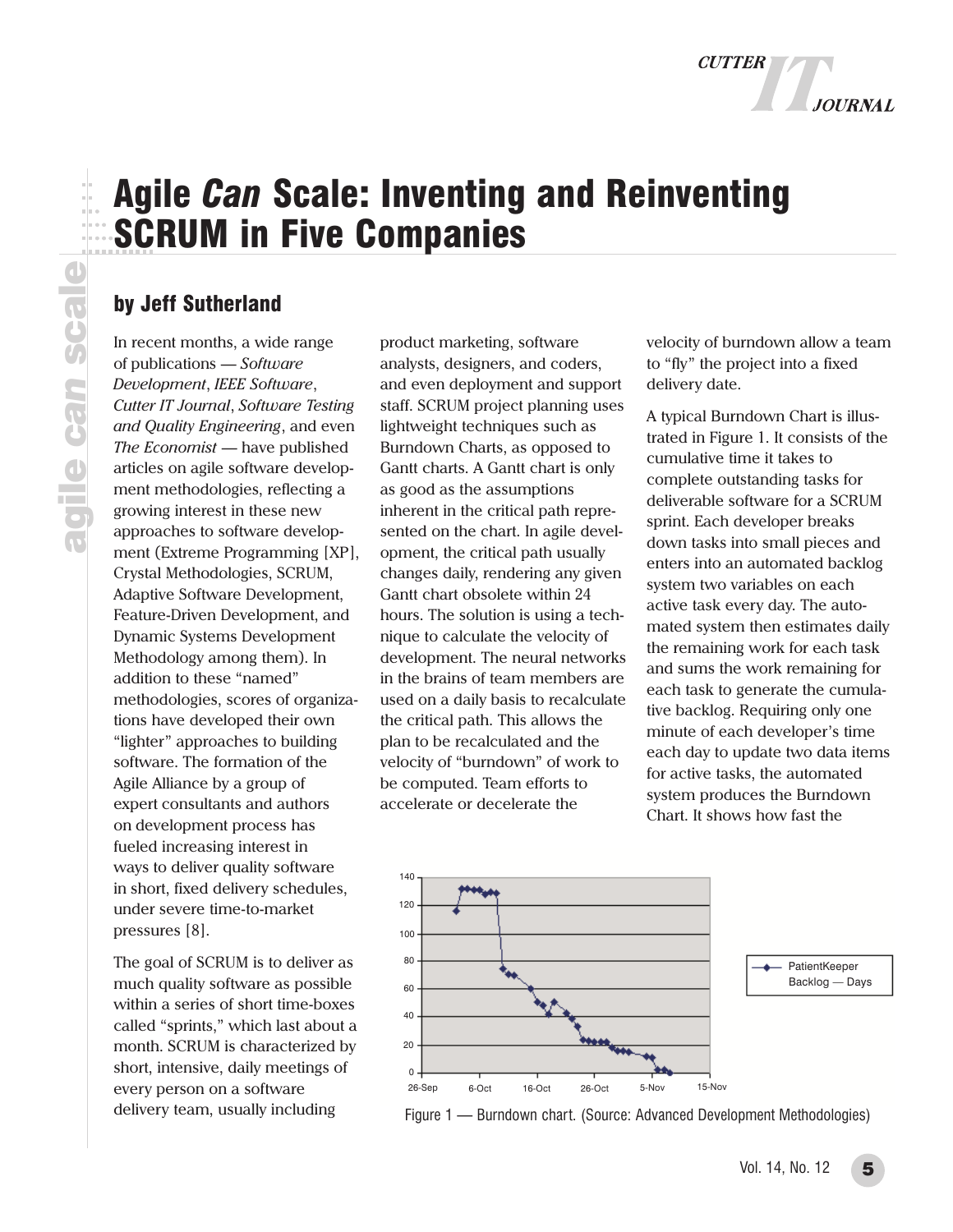

outstanding backlog is decreasing each day. In the daily SCRUM meetings, the team members determine what actions taken that day will maximize the downward movement of the cumulative backlog. This is equivalent to the team manually recalculating the critical path of the project during a 15-minute daily meeting. Experience has shown that SCRUM project planning will consistently produce a faster path to the end goal than any other form of project planning reported to date, with less administrative overhead than any previously reported approach.

Details of the SCRUM approach have been carefully documented elsewhere. SCRUM is the only agile methodology that has been formalized and published as an organizational pattern for software development [2]. The process assumes that requirements will change during the period between initial specification and delivery of a product. It supports Humphrey's Requirements Uncertainty Principle [9], which states that for a new software system, the requirements will not be completely known until after the users have used it. SCRUM allows for Ziv's Uncertainty Principle in software engineering, which observes that uncertainty is inherent and inevitable in software development processes and products [15]. And it accounts for Wegner's mathematical proof (lemma) that it is not possible to completely specify an interactive system [14]. Most software systems built today are object-oriented implementations,

and most of those object-oriented systems depend on environmental inputs to determine process outputs (i.e., they are interactive systems).

Traditional, heavyweight software methodologies assume that requirements can be specified in advance, that they will not change during development, that the users know what they want before they see it, and that software development is a predictable, repeatable process. These assumptions are fundamentally flawed and inconsistent with the mathematical lemmas and principles cited above. As a result, 31% of software projects, usually driven by a variant of the waterfall methodology, are terminated before completion [3].

This article serves as a short retrospective on the origins of SCRUM, its evolution in five companies, and a few key learnings along the way. It will provide a reference point for further investigation and implementation of SCRUM for those interested in using a proven, scalable, lightweight development process that supports the principles of the Agile Alliance as outlined in the "Manifesto for Agile Software Development" (see www.agile alliance.org).

#### **EASEL CORPORATION: THE FIRST SCRUM**

SCRUM was started in 1993 for software teams at Easel Corporation, where I was VP of object technology. In the initial SCRUM, we built the first objectoriented design and analysis tool

that incorporated round-trip engineering. A second SCRUM implemented the first product to completely automate objectrelational mapping in an enterprise development environment. I was assisted by two world-class developers - Jeff McKenna, now an Extreme Programming consultant, and John Scumniotales, now a development leader for objectoriented design tools at Rational Corporation.

In 1995, Easel was acquired by VMARK. SCRUM continued there until I joined Individual in 1996 as VP of engineering to develop Personal Newspage (now www.office.com). I asked Ken Schwaber, CEO of Advanced Development Methodologies, to help me incorporate SCRUM into Individual's development process. In the same year, I took SCRUM to IDX Systems when I assumed the positions of senior VP of engineering and product development and CTO. IDX, one of the largest US healthcare software companies, was the proving ground for multiple team SCRUM implementations. At one point, almost 600 developers were working on dozens of products. In 2000, SCRUM was introduced to PatientKeeper, a mobile/wireless healthcare platform company where I became CTO. So I have experienced SCRUM in five companies that varied widely in size. They were proving grounds for SCRUM in all phases of company growth, from startup, to initial IPO, to mid-sized, and then to a large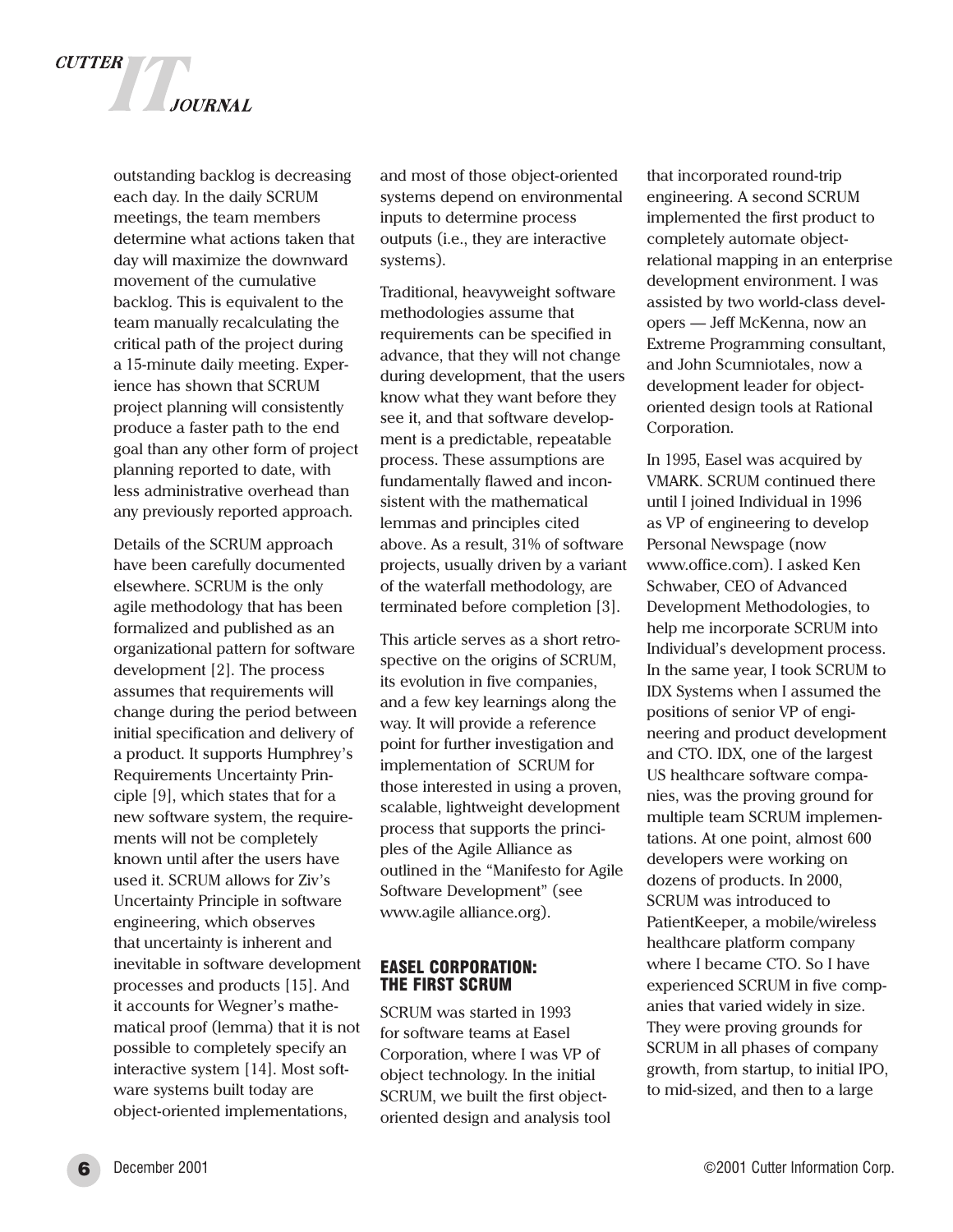

company delivering enterprise systems to the marketplace.

#### "All-at-Once" Software Development

There were some key factors that influenced the introduction of **SCRUM** at Easel Corporation. The book Wicked Problems, Righteous Solutions [5] by Peter DeGrace and Leslie Hulet Stahl reviewed the reasons why the waterfall approach to software development does not work for software development today. Requirements are not fully understood before the project begins. The users know what they want only after they see an initial version of the software. Requirements change during the software construction process. And new tools and technologies make implementation strategies unpredictable. DeGrace and Stahl reviewed "All-at-Once" models of software development, which uniquely fit object-oriented implementation of software and help to resolve these challenges.

All-at-Once models of software development assume that the creation of software is done by simultaneously working on requirements, analysis, design, coding, and testing and then delivering the entire system all at once. The simplest All-at-Once model is a single superprogrammer creating and delivering an application from beginning to end. All aspects of the development process reside in a single person's head. This is the fastest way to deliver a product that has good internal architectural consistency, and it is the "hacker"

model of implementation. The next level of approach to All-at-Once development is handcuffing two programmers together, as in the XP practice of pair programming [1]. Two developers deliver the entire system together. This has been shown to deliver better code (in terms of usability, maintainability, flexibility, and extendibility) faster than work delivered by larger teams. The challenge is to achieve a similar productivity effect in the large with an entire team and then with teams of teams

Our team-based All-at-Once model was based on both the Japanese approach to new product development, Sashimi, and SCRUM. We were already using production prototyping to build software. It was implemented in slices (Sashimi) where an entire piece of fully integrated functionality worked at the end of an iteration. What intrigued us was Hirotaka Takeuchi and Ikujiro Nonaka's description of the team-building process in setting up and managing a SCRUM [13]. The idea of building a self-empowered team in which everyone had the global view of the product on a daily basis seemed like the right idea. This approach to managing the team, which had been so successful at Honda, Canon, and Fujitsu, resonated with the systems thinking approach being promoted by Peter Senge at MIT [12].

We were also impacted by recent publications in computer science. As I alluded above, Peter Wegner at Brown University demonstrated **Building a self-empowered** team in which everyone had the global view of the product on a daily basis seemed like the right idea.

that it was impossible to fully specify or test an interactive system, which is designed to respond to external inputs (Wegner's Lemma) [14]. Here was mathematical proof that any process that assumed known inputs, as does the waterfall method, was doomed to failure when building an object-oriented system.

We were prodded into setting up the first SCRUM meeting after reading James Coplien's paper on Borland's development of Quattro Pro for Windows [4]. The Quattro team delivered one million lines of  $C++code$  in 31 months, with a four-person staff growing to eight people later in the project. This was about 1,000 lines of deliverable code per person per week, probably the most productive project ever documented. The team attained this level of productivity by intensive interaction in daily meetings with project management, product management, developers, documenters, and quality assurance staff.

#### **Software Evolution and** "Punctuated Equilibrium"

Our daily meetings at Easel were disciplined in the way we that we now understand as the SCRUM pattern [2]. The most interesting

 $\overline{\mathbf{z}}$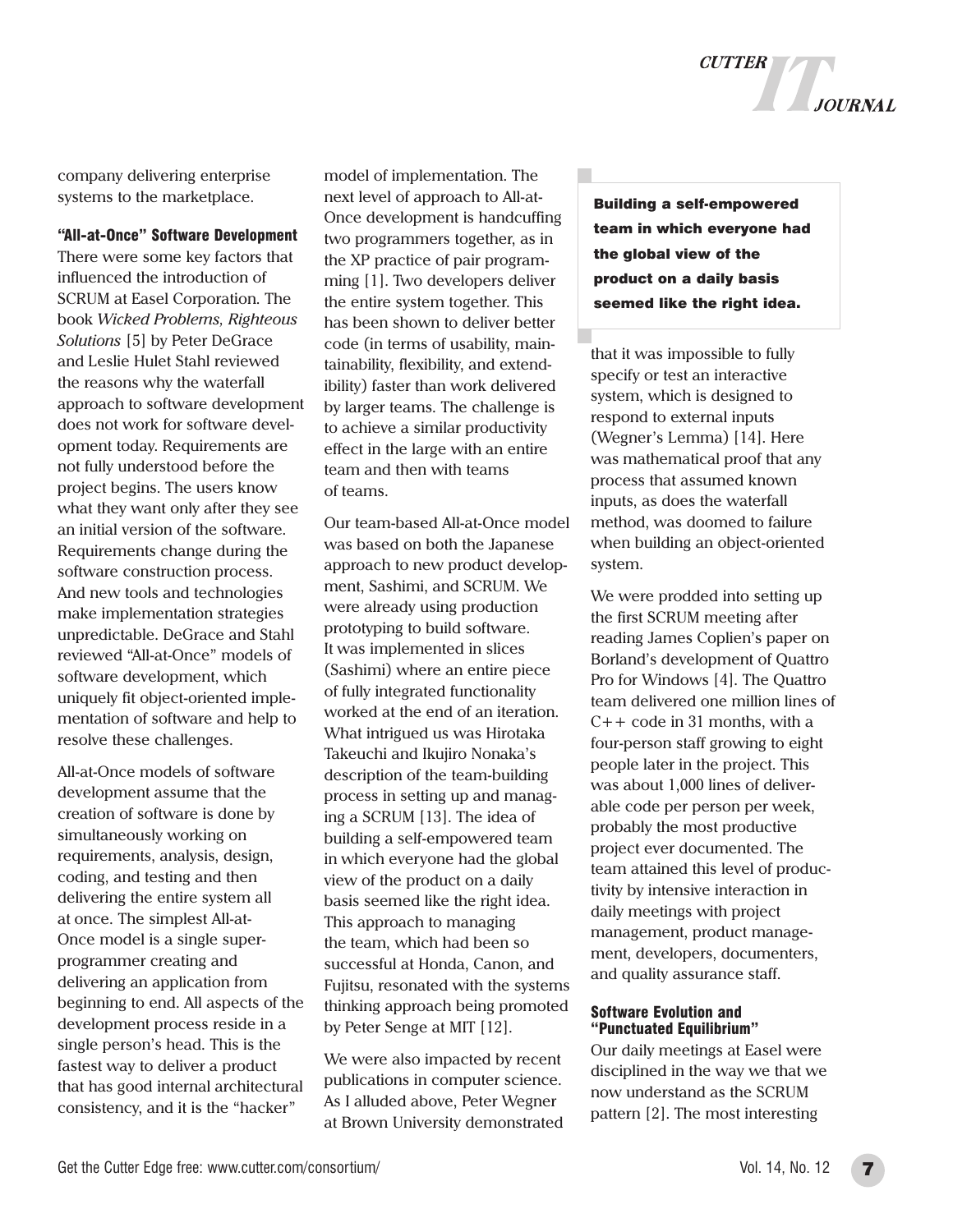

effect of SCRUM on Easel's development environment was an observed "punctuated equilibrium" effect. A fully integrated component design environment leads to rapid evolution of a software system with emergent, adaptive properties, resembling the process of punctuated equilibrium observed in biological species.

It is well understood in biological evolution that change occurs sharply at intervals separated by long periods of apparent stagnation, leading to the concept of punctuated equilibrium [6]. Computer simulations of this phenomenon suggest that periods of equilibrium are actually periods of ongoing genetic change of an organism. The effects of that change are not apparent until several subsystems evolve in parallel to the point where they can work together to produce a dramatic external effect [10]. This punctuated equilibrium effect has been observed by teams working in a component-based environment with adequate business process engineering tools, and the **SCRUM** development process accentuates the effect.

By having every member of the team see every day what every other team member was doing, we began to see how we could accelerate each other's work. For instance, one developer commented that if he changed a few lines of code, he could eliminate days of work for another developer. This effect was so dramatic that the project accelerated to the point where it had to be slowed down. This hyperproductive state was seen in several subsequent SCRUMs, but never one so dramatic as the one at Easel. It was a combination of  $(1)$ the skill of the team, (2) the flexibility of a Smalltalk development environment, and (3) the way we approached production prototypes that rapidly evolved into a deliverable product.

The first SCRUM worked from a unique view of a software system. A project domain can be viewed as a set of packages that will form a release. Packages are what the user perceives as pieces of functionality, and they evolve out of work on topic areas (see Figure 2). Topic areas are business object components. Changes are introduced into the system by introducing a unit of work that alters a component. The unit of work in the initial SCRUM was called a Synchstep.

System evolution proceeds in Synchsteps (see Figure 3). After one or more Synchsteps have gone to completion and forced some

By having every member of the team see every day what every other team member was doing, we began to see how we could accelerate each other's work.

refactoring throughout the system, a new package of functionality emerges that is observable to the user. These Synchsteps are similar to genetic mutations. Typically, several interrelated components must mutate in concert to produce a significant new piece of functionality. This new functionality appears as a punctuated equilibrium effect to builders of the system. For a period of time, the system is stable with no new behavior. Then when a certain (somewhat unpredictable) Synchstep completes, the whole system pops up to a new level of functionality, often surprising the development team.

The key to entering a hyperproductive state was not just the SCRUM organizational pattern. We did



Figure 2 - Initial SCRUM view of a software system.



Figure 3 — Firing a Synchstep.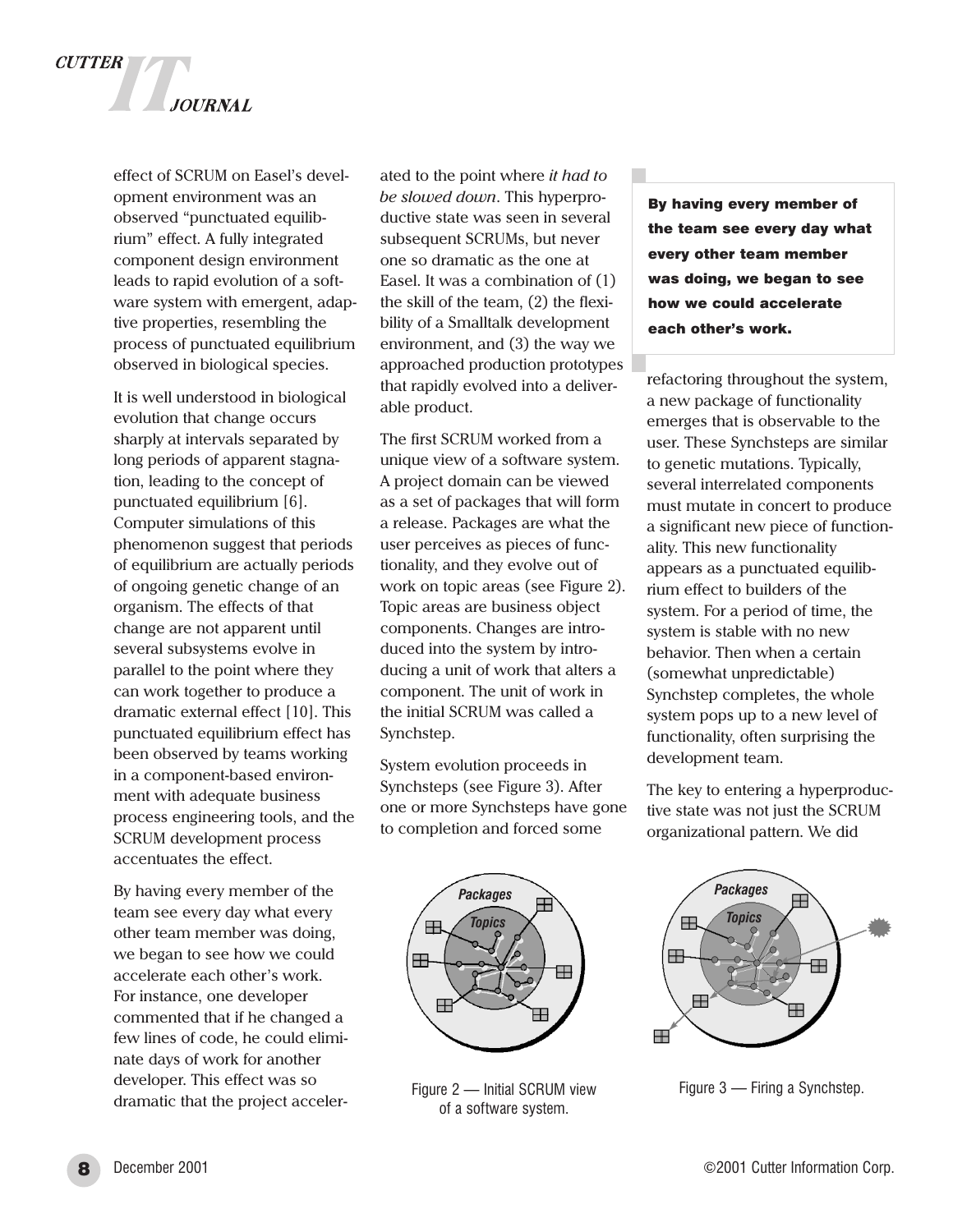

constant component testing of topic areas, integration of packages, and refactoring of selected parts of the system. These activities have become key features of XP [7].

Furthermore, in the hyperproductive state, the initial SCRUM entered what professional athletes and martial artists call "the zone." No matter what happened or what problems arose, the response of the team always was far better than the response of any individual. It reminded me of the stories about the Celtics basketball team at their peak, when they could do no wrong. The impact of entering the zone was not just hyperproductivity. People's personal lives were changed. Team members said they would never forget working on such a project, and they would always be looking for another experience like it. It induced open, team-oriented, fun-loving behavior in unexpected persons. Those individuals who could not function well in an open, hyperproductive environment selfselected themselves out of the team by finding other jobs. This actually reinforced positive team behavior similar to biological systems, which select for fitness to the environment, resulting in improved performance of individual organisms.

#### *VMARK: THE FIRST SENIOR* **MANAGEMENT SCRUM**

When Easel Corporation was acquired by VMARK (now

Informix), the original SCRUM team continued its work on the same product. The VMARK senior management team was intrigued by SCRUM and asked me to run a weekly senior management team SCRUM to drive all the company's products to the Internet. These meetings started in 1995, and within a few months, the team had caused the introduction of two new Internet products and repositioned current products as Internet applications. Some members of this team left VMARK to become innovators in emerging Internet companies, so SCRUM had an early impact on the Internet.

### **INDIVIDUAL: THE FIRST INTERNET SCRUM**

In the spring of 1996, I returned to Individual, Inc., a company I cofounded as VP of engineering. Much of the SCRUM experience at Individual has been documented by Ken Schwaber [11]. The most impressive thing to me about SCRUM at Individual was not that the team delivered two new Internet products — and multiple releases of one of the products in a single quarter. It was the fact that SCRUM eliminated about several hours a day of senior management meeting time starting the day the SCRUM began. Because the company had just gone public at the beginning of the Internet explosion, there were multiple competing priorities and constant revision of market strategy. As a result, the development team was

It was incredibly productive to force all decisions to occur in the daily SCRUM meeting.

constantly changing priorities and unable to deliver product. The management team was meeting daily to determine status of priorities that were viewed differently by every manager. These meetings were eliminated immediately, and the SCRUM served as the focus for decisionmaking.

It was incredibly productive to force all decisions to occur in the daily SCRUM meeting. If anyone wanted to know the status of specific project deliverables or wanted to influence any priority, he or she could only do it in the SCRUM. I remember the senior VP of marketing sat in on every meeting for a couple of weeks sharing her desperate concern about meeting Internet deliverables and timetables. The effect on the team was not to immediately respond to her despair. Over a period of two weeks, the team self-organized around a plan to meet her priorities with achievable technical delivery dates. When she agreed to the plan, she no longer had to attend any SCRUM meetings. The SCRUM reported status on the Web with green lights, yellow lights, and red lights for all pieces of functionality. In this way, the entire company knew status in real time, all the time.

9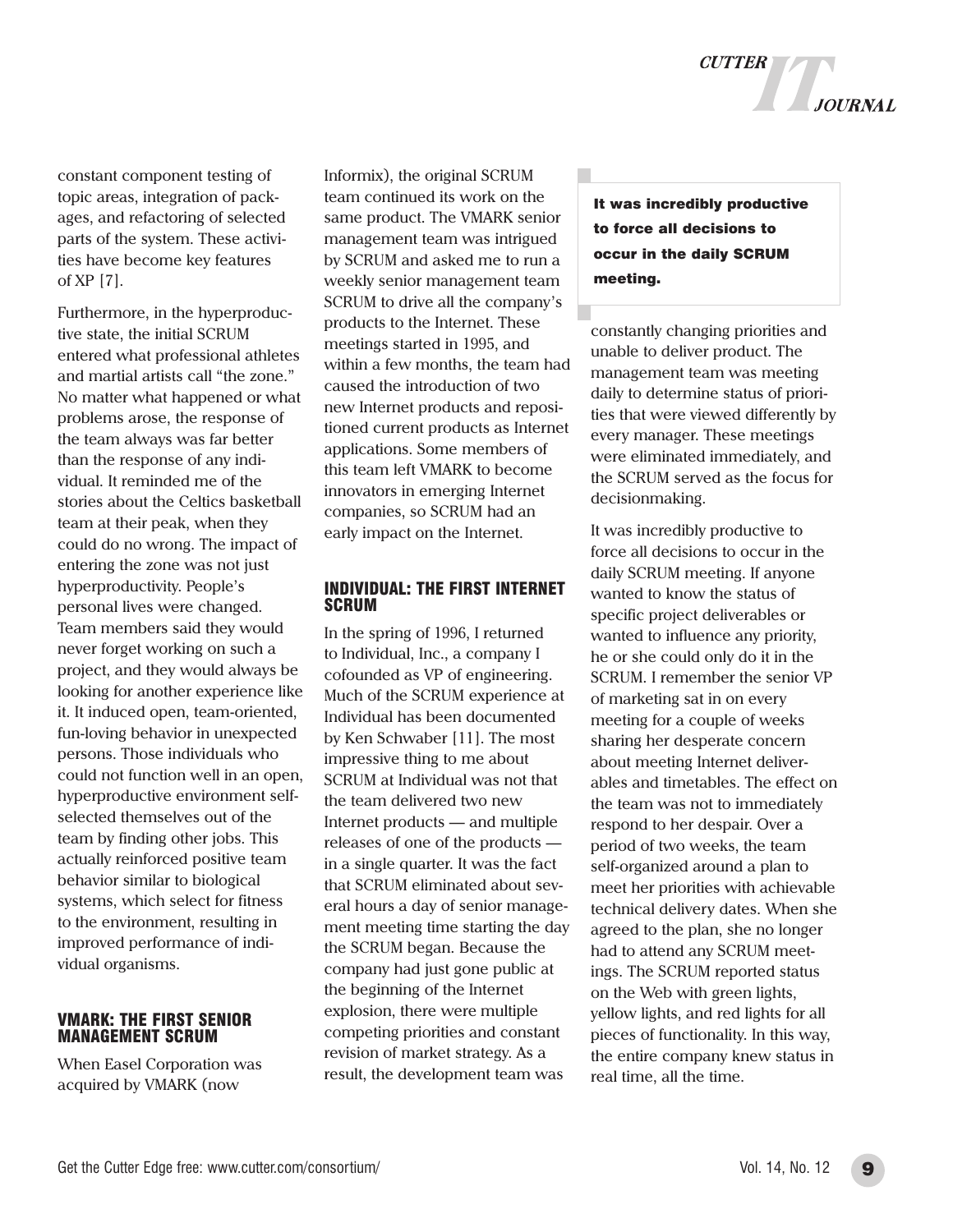

#### **IDX SYSTEMS: THE FIRST SCRUM** *IN THE LARGE*

During the summer of 1996, IDX Systems hired me to be its senior VP of engineering and product development. I replaced the technical founder of the company, who had led development for almost 30 years. IDX had over 4,000 customers and was one of the largest US healthcare software companies, with hundreds of developers working on dozens of products. Here was an opportunity to extend SCRUM to large-scale development.

The key learning at IDX was that SCRUM scales to any size.

The approach at IDX was to turn the entire development organization into an interlocking set of SCRUMs. Every part of the organization was team based, including the management team, which included two vice presidents, a senior architect, and several directors. Front-line SCRUMs met daily. A SCRUM of SCRUMs, which included the team leaders of each SCRUM in a product line, met weekly. The management SCRUM met monthly.

The key learning at IDX was that SCRUM scales to any size. With dozens of teams in operation, the most difficult problem was ensuring the quality of the SCRUM process in each team, particularly

when the entire organization had to learn SCRUM all at once. IDX was large enough to bring in productivity experts to monitor throughput on every project. While most teams were only able to meet the industry average in function points per month delivered. several teams moved into the hyperproductive state, producing deliverable functionality at four to five times the industry average. These teams became shining stars in the organization and examples for the rest of the organization to follow.

#### **PATIENTKEEPER SCRUM: INTEGRATION WITH EXTREME PROGRAMMING**

In early 2000, I joined Patient-Keeper, Inc. as chief technology officer and began introducing SCRUM into a startup company. I was the 21st employee, and we grew the development team from a dozen people to 45 people in six months. PatientKeeper deploys mobile devices in healthcare institutions to capture and process financial and clinical data. Server technology synchronizes the mobile devices and moves data to and from multiple back-end legacy systems. A robust technical architecture provides enterprise application integration to hospital and clinical systems. Data is forwarddeployed from these systems in a PatientKeeper clinical repository. Server technologies migrate changes from our clinical repository to a cache and then to data storage on the mobile device.

PatientKeeper proves that SCRUM works equally well across technology implementations.

The key learning at PatientKeeper has involved the introduction of **Extreme Programming techniques** as a way to implement code delivered by a SCRUM organization. While all teams seem to find it easy to implement a SCRUM organizational process, they do not always find it easy to introduce XP. We have been able to do some team programming and constant testing and refactoring, particularly as we have migrated all development to Java and XML. It has been more difficult to introduce these ideas when developers are working in C and  $C++$ . After a year of SCRUM meetings in all areas of development, our processes are maturing enough to capitalize on SCRUM project management techniques, which are now being automated.

## **CONCLUSIONS**

After introducing SCRUM into five different companies of different sizes and with different technologies, I can confidently say that SCRUM works in any environment and can scale into programming in the large. In all cases, it will radically improve communication and delivery of working code. The next challenge for SCRUM, in my view, is to provide a tight integration of the SCRUM organization pattern and XP programming techniques. I believe this integration can generate a hyperproductive